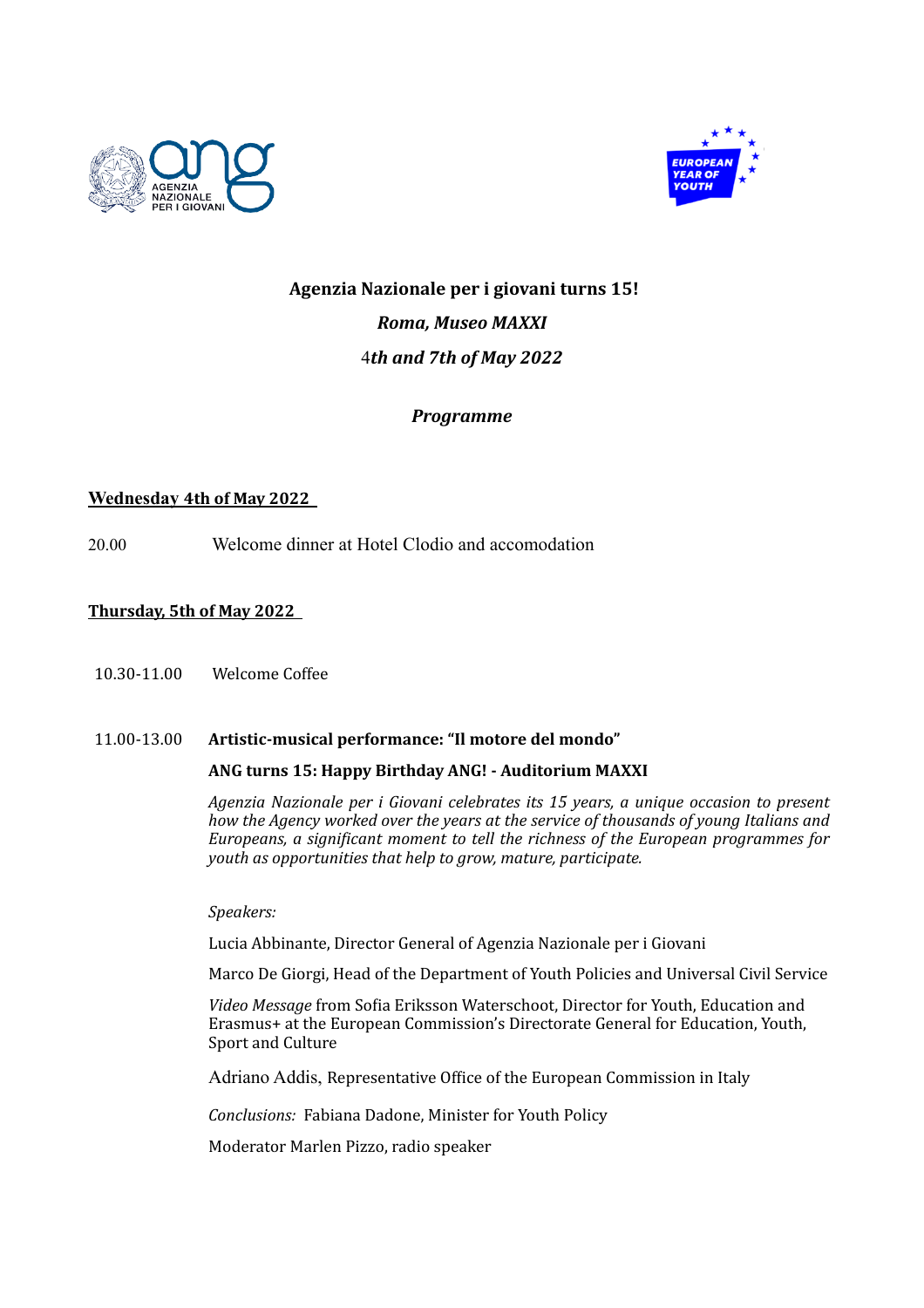#### 13.00-14.00 Lunch break

#### 14.30-16.00 **Looking back, looking forward: a new beginning (English session with Italian** translation for the public in Rome) - Auditorium MAXXI

*During this session, the ANG illustrates the projects, networks, initiatives that help build a* community that enhances the leadership of the new generations, supports their *formation, promotes participation and active citizenship.* 

*Introductory speech:* Lucia Abbinante - Director General of Agenzia Nazionale per i Giovani

*Speakers:*

Mathieu Roumegous - Director of the French National Agency for Youth and Sport -Agence Du Service Civique

Uros Skrinar- Director of the Slovenian National Youth Agency - MOVIT

David Lafuente Duran - Director of the Spanish National Agency for Youth - INJUVE

Marta Gutierrez Benet, Head of Sector - Erasmus+ Programme implementation in Unit B4 European Commission

Hans George Wicke - Director of the German National Youth Agency - Jugend für Europa TBD

Testimonials from the beneficiaries of the entire generation of programs

16.00- 17.30 **Inside the ANG:** past, present and future of the European Youth programmes in Italy The National Youth Agency tells its story through the voices and faces of its staff.

#### *Simultaneously*

#### **14.30-17.00 "Together for a sustainable and inclusive Europe "-** Workshop organized by the National Working Group on EU Dialogue with Young People - **Sala Scarpa MAXXI**

*Introduction*: Ms. Maria Cristina Pisani, President of the National Youth Council

The EU Dialogue between Youth and Policy makers is part of the EU Youth Strategy 2019-2027. It aims to ensure that the views and needs of young people and the *organizations representing them are taken into account in the shaping of youth policies at all levels*

The 9th Cycle of the EU Youth Dialogue focuses on the themes of "Sustainable and Green *Europe" and "Inclusive Society".*

*Participants are*: 

- young people up to 30 years of age
- policy makers

17.00-18.00 Coffee Break e chiusura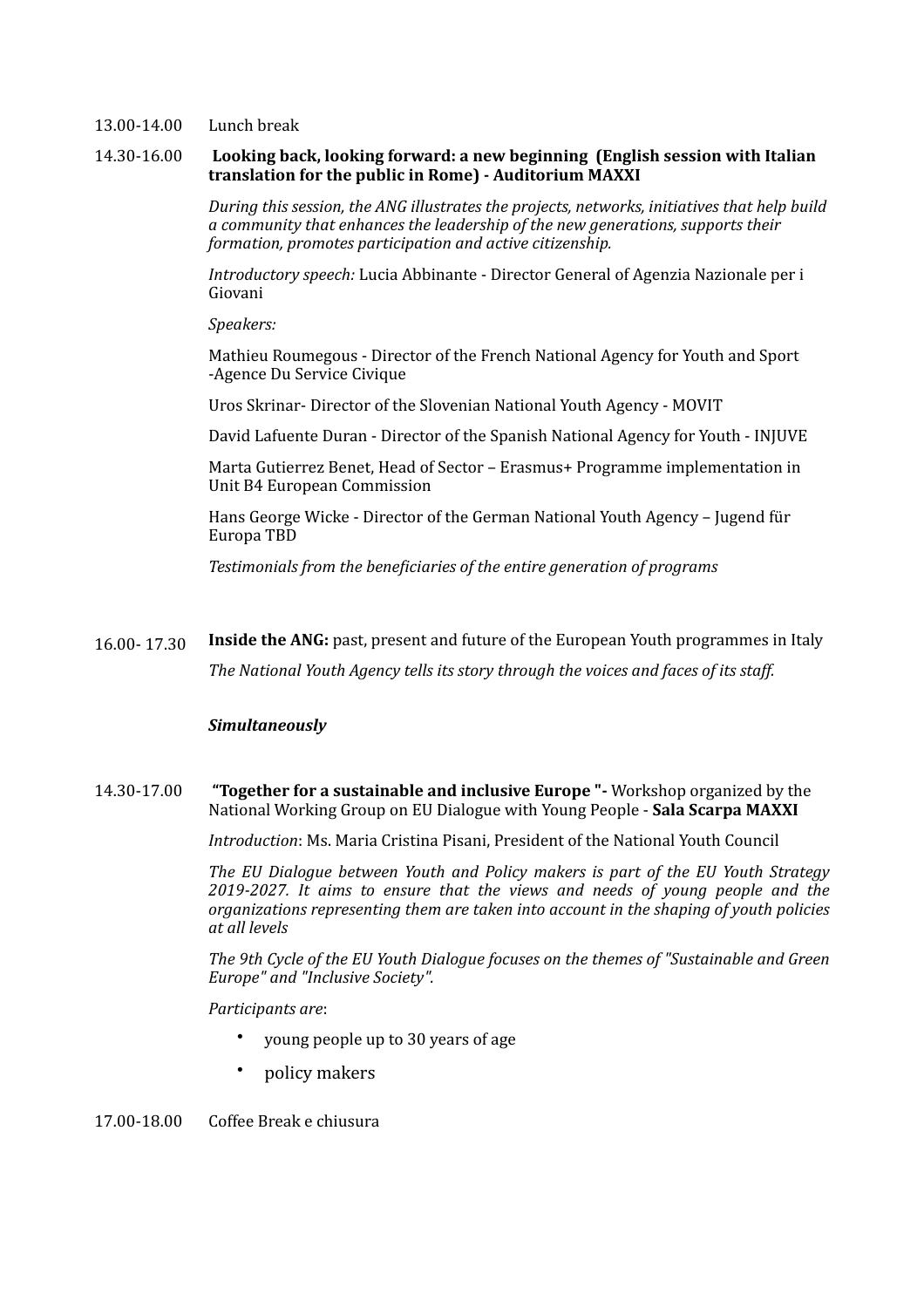### **Friday 6th of May 2022**

9.30-10.00 Welcome

### 10.00-10.30 **Erasmus** +: a life changing programme - Auditorium MAXXI

10.30-11.00 Coffee Break

#### 11.00-11.45 **EuroPeers, Digital Radio and Positive Role Models network: ANG's youth**  networks speak out on digital transformation, green and social inclusion" -**Auditorium MAXXI**

This session is a laboratory of ideas and reflections, which involves the national networks, the Europeers, the Positive Role Models and the AngInradio, with the aim of *offering young people insights into the issues considered priority by the European Commission and to receive feedback and recommendations that allow the ANG to plan concrete actions to promote digital transformation, environmental sustainability and social inclusion.*

Participants are:

- Young people belonging to the Europeers Italia national network;
- Young people belonging to one of the ANG InRADIO radios;
- Young people belonging to the POSITIVE ROLE MODEL network;

Young people between 18 and 35 years old interested in joining one of the three Networks 

Con: Federico Garcea - Ceo di Treedom Luca Rosini - Journalist

- 12.00-13.30 Working groups **Sala Scarpa MAXXI**
- 13.30- Lunch break

14.30